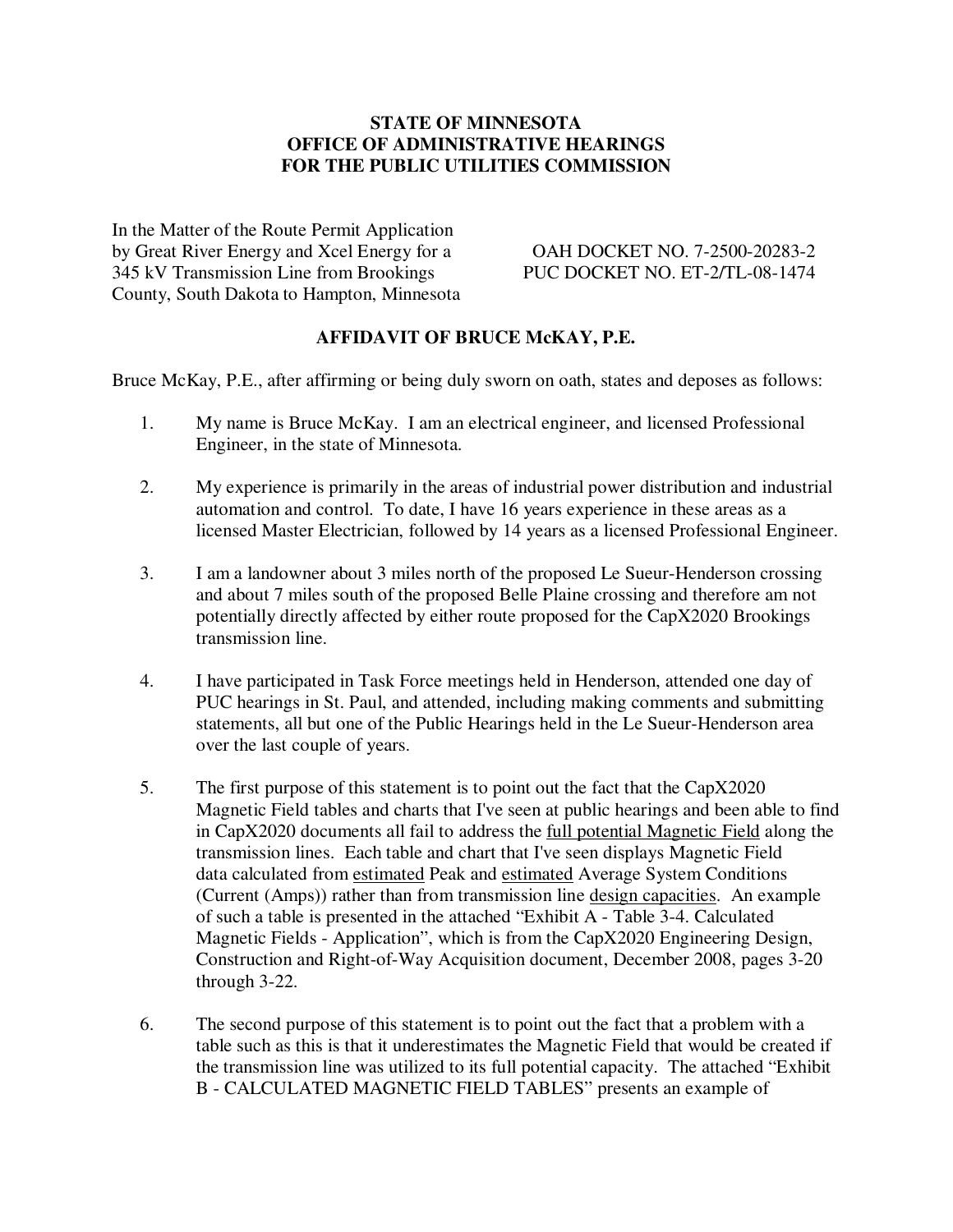Magnetic Field calculations based on estimated transmission line currents as compared to Magnetic Field calculations based on future potential (design) transmission line currents. By following through STEPS 1, 2, 3, and 4 in Exhibit B, you can see that the Calculated PEAK MAGNETIC FIELDS increase by 414% and the Calculated AVERAGE MAGNETIC FIELDS increase by 540% when design capacities are used for the calculations rather than using estimated load currents. (Please Note: Exhibit B is presented as a conceptual example. Actual design capacities and associated Magnetic Field calculations would need to be and should be provided by the Applicants.)

- The third purpose of this statement is to stress that right-of-way corridor widths along 7. the proposed transmission line need to be based on Calculated Magnetic Fields derived from design capacities, NOT on Calculated Magnetic Fields derived from estimated transmission line currents.
- It is my opinion that a right-of-way based on low transmission line current estimates 8. does not sufficiently protect people living near the transmission lines from potential negative health effects resulting from the line's Magnetic Field.
- 9. Please feel free to contact me with any comments or questions you have.

Further your affiant sayeth naught.

Dated: October 16, 2010

nce M Kun

Bruce McKay, PE e-mail: bmckay.aces@gmail.com cell: 612-386-5983

Signed and sworn to before me this day of October, 2010.

Notary Public

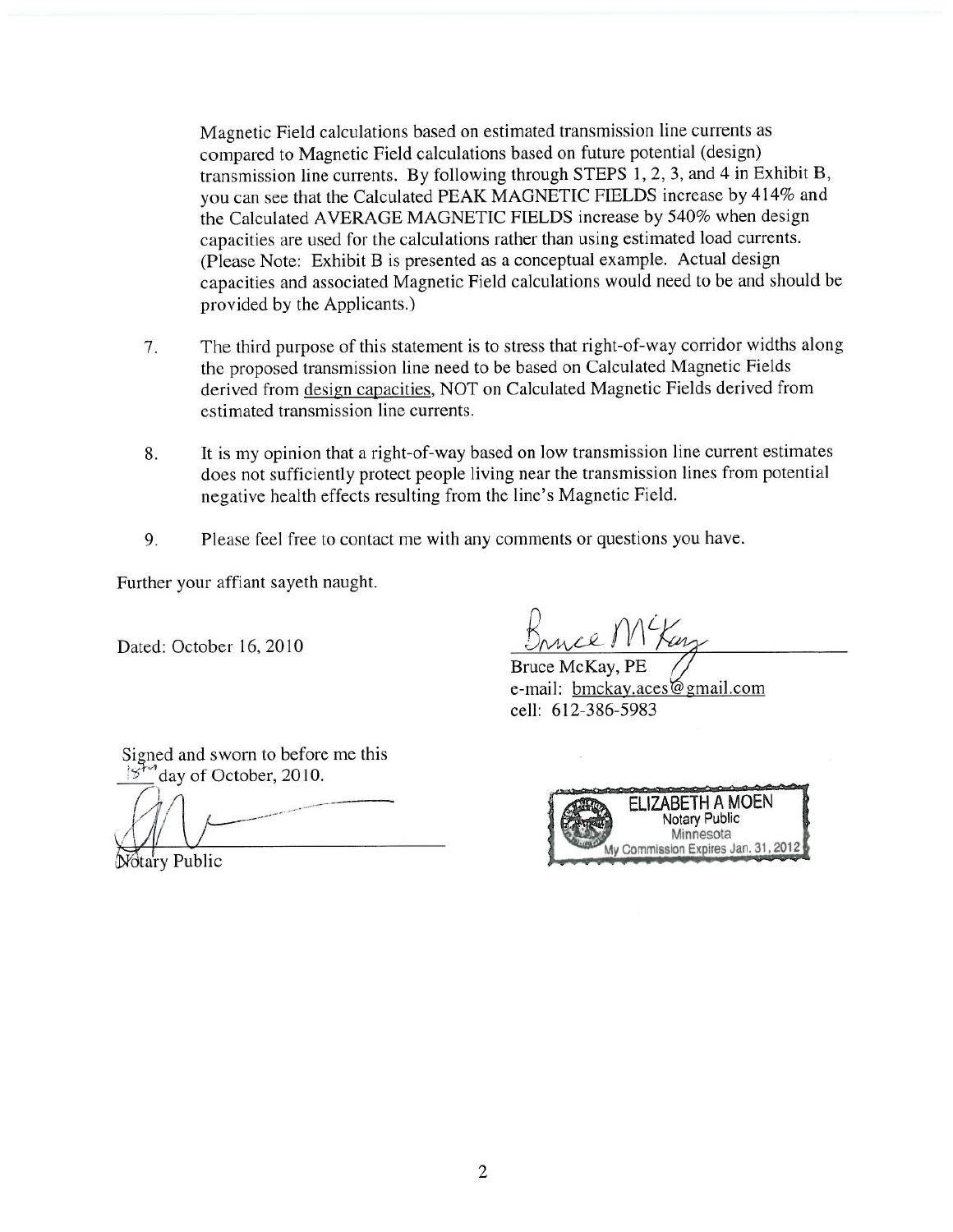### EXHIBIT A

Table 3-4. Calculated Magnetic Fields – Application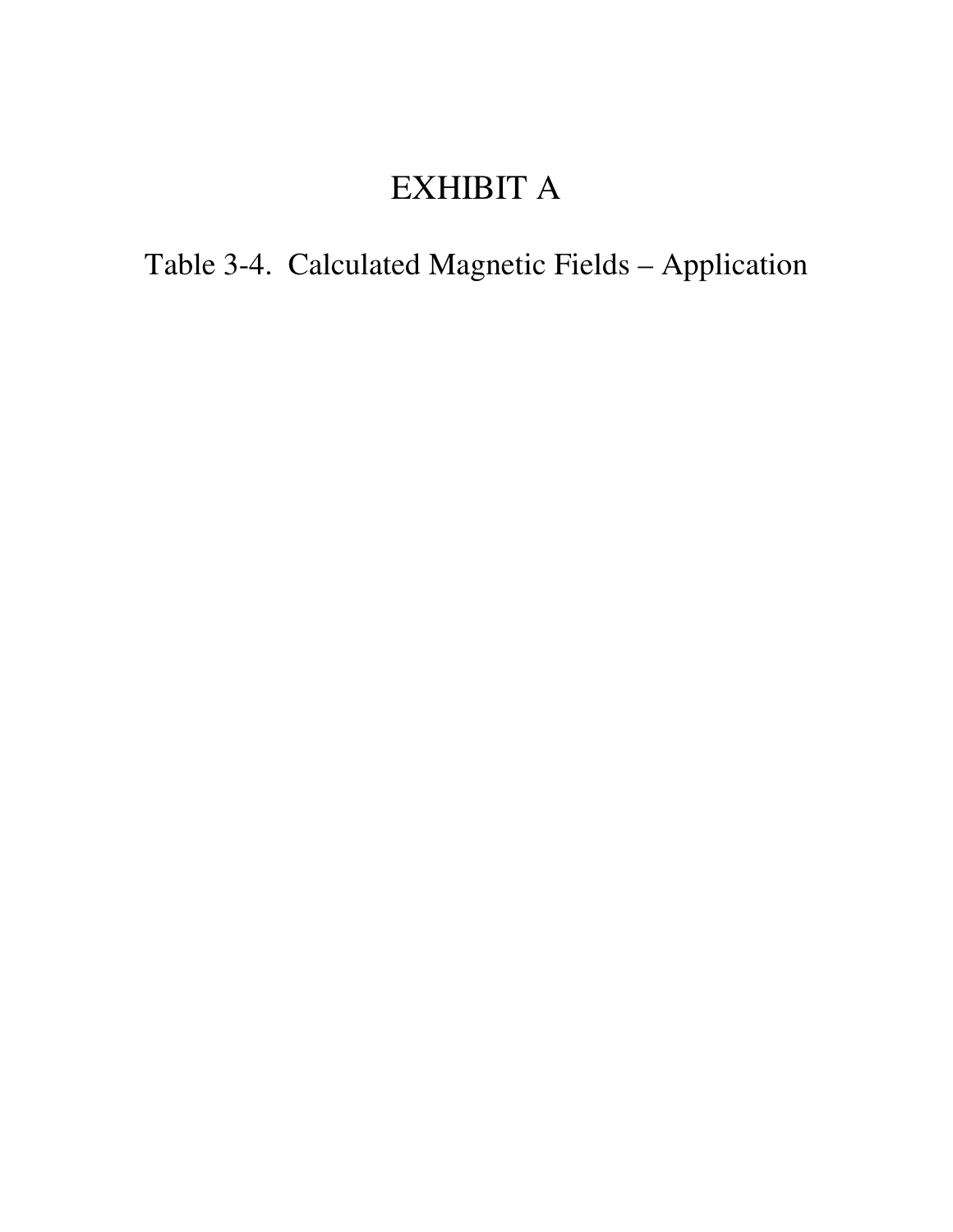|                                                                                |                                        |                            |                   |         |         | <b>Distance to Proposed Centerline</b> |        |        |             |       |       |       |      |            |
|--------------------------------------------------------------------------------|----------------------------------------|----------------------------|-------------------|---------|---------|----------------------------------------|--------|--------|-------------|-------|-------|-------|------|------------|
| <b>Structure</b><br>Type                                                       | <b>Section</b>                         | <b>System</b><br>Condition | Current<br>(Amps) | $-300'$ | $-200'$ | $-100'$                                | $-75'$ | $-50'$ | $0^{\circ}$ | 50'   | 75'   | 100'  | 200' | <b>300</b> |
| Single Pole<br>Davit Arm<br>345 kV/345 kV<br>Double Circuit with               | <b>Brookings</b><br>to Lyon            | Peak                       | 826.7             | 0.60    | 1.81    | 10.40                                  | 19.02  | 37.45  | 94.04       | 37.90 | 19.33 | 10.61 | 1.86 | 0.61       |
| both Circuits In<br>Service                                                    | County                                 | Average                    | 496.02            | 0.36    | 1.08    | 6.24                                   | 11.41  | 22.47  | 56.42       | 22.74 | 11.60 | 6.36  | 1.11 | 0.36       |
| Single Pole                                                                    |                                        | Peak                       | 826.7             | 2.23    | 4.65    | 13.88                                  | 20.14  | 30.96  | 80.21       | 56.92 | 34.74 | 22.25 | 6.16 | 2.70       |
| Davit Arm<br>345 kV/345 kV<br>Double Circuit with<br>one Circuit In<br>Service | <b>Brookings</b><br>to Lyon<br>County. | Average                    | 496.02            | 1.34    | 2.79    | 8.33                                   | 12.09  | 18.58  | 48.13       | 34.15 | 20.85 | 13.35 | 3.69 | 1.62       |
| Single Pole<br>Davit Arm<br>345 kV/345 kV                                      | $L$ von<br>County to                   | Peak                       | 644.3             | 0.47    | 1.41    | 8.10                                   | 14.83  | 29.19  | 73.29       | 29.54 | 15.07 | 8.27  | 1.45 | 0.47       |
| Double Circuit with<br>both Circuits In<br>Service                             | Hazel<br>Creek                         | Average                    | 386.58            | 0.28    | 0.85    | 4.86                                   | 8.90   | 17.51  | 43.97       | 17.72 | 9.04  | 4.96  | 0.87 | 0.28       |
| Single Pole                                                                    |                                        | Peak                       | 644.3             | 1.74    | 3.62    | 10.82                                  | 15.70  | 24.13  | 62.52       | 44.36 | 27.08 | 17.34 | 4.80 | 2.10       |
| Davit Arm<br>345 kV/345 kV<br>Double Circuit with<br>one Circuit In<br>Service | $L$ von<br>County to<br>Hazel<br>Creek | Average                    | 386.58            | 1.04    | 2.17    | 6.49                                   | 9.42   | 14.48  | 37.51       | 26.62 | 16.25 | 10.41 | 2.88 | 1.26       |
| Single Pole<br>Davit Arm<br>345 kV/345 kV                                      | Hazel<br>Creek to<br>Minnesota         | Peak                       | 247.4             | 0.18    | 0.54    | 3.11                                   | 5.69   | 11.21  | 28.14       | 11.34 | 5.79  | 3.17  | 0.56 | 0.18       |
| Double Circuit with<br>both Circuits In<br>Service                             | Valley                                 | Average                    | 148.44            | 0.11    | 0.32    | 1.87                                   | 3.42   | 6.72   | 16.88       | 6.81  | 3.47  | 1.90  | 0.33 | 0.11       |
| Single Pole                                                                    | Hazel                                  | Peak                       | 247.4             | 0.67    | 1.39    | 4.15                                   | 6.03   | 9.27   | 24.01       | 17.03 | 10.40 | 6.66  | 1.84 | 0.81       |

**Table 3-4. Calculated Magnetic Fields (milligauss) for Proposed Single/Double/Triple Circuit Transmission Line Designs (3.28 feet above ground)** 

Brookings County – Hampton 3-20 December 2008

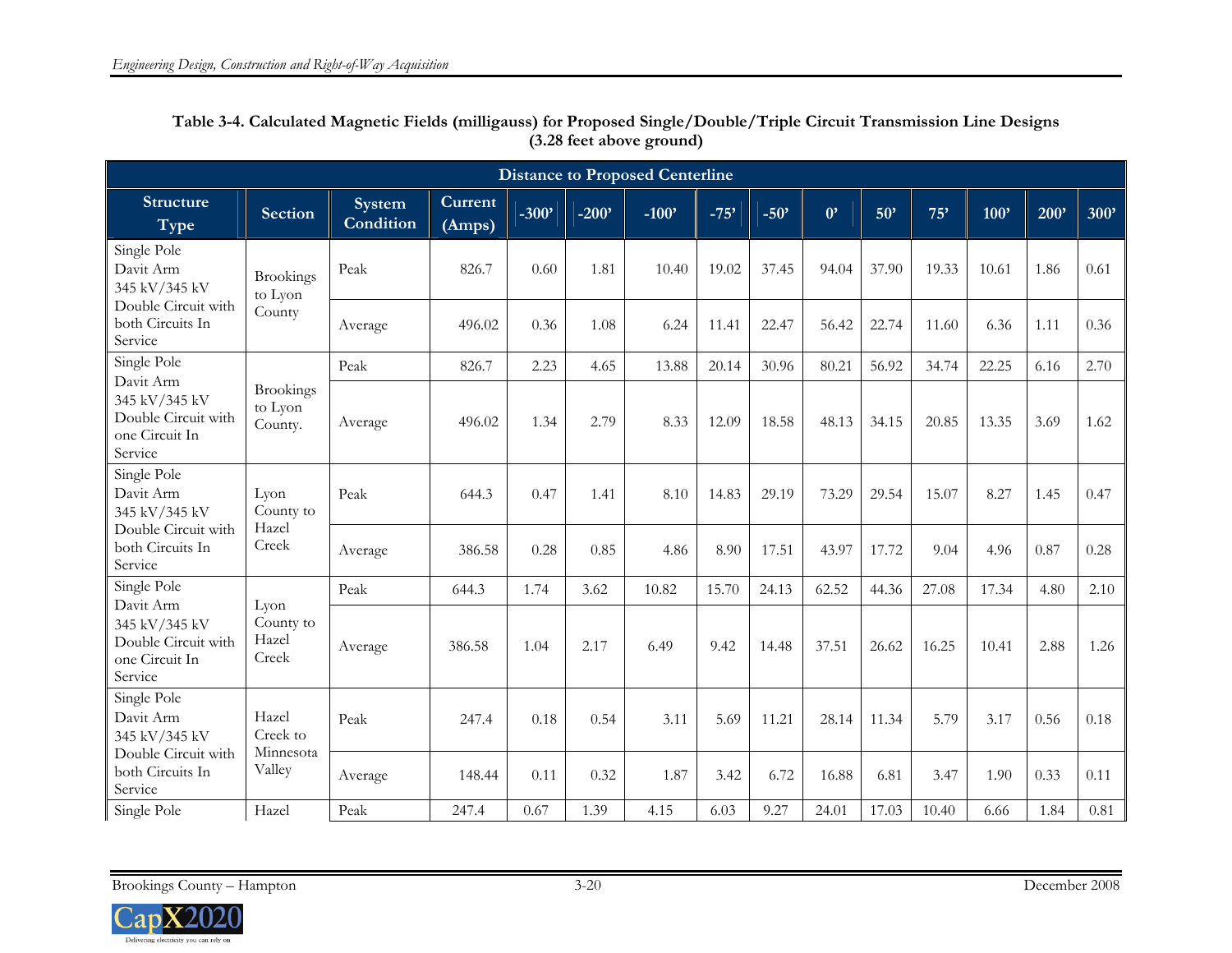|                                                                                |                                 |                            |                          |         |         | <b>Distance to Proposed Centerline</b> |        |        |             |       |       |       |      |      |
|--------------------------------------------------------------------------------|---------------------------------|----------------------------|--------------------------|---------|---------|----------------------------------------|--------|--------|-------------|-------|-------|-------|------|------|
| Structure<br>Type                                                              | <b>Section</b>                  | <b>System</b><br>Condition | <b>Current</b><br>(Amps) | $-300'$ | $-200'$ | $-100'$                                | $-75'$ | $-50'$ | $0^{\circ}$ | 50'   | 75'   | 100'  | 200' | 300' |
| Davit Arm<br>345 kV/345 kV<br>Double Circuit with<br>one Circuit In<br>Service | Creek to<br>Minnesota<br>Valley | Average                    | 148.44                   | 0.40    | 0.83    | 2.49                                   | 3.62   | 5.56   | 14.40       | 10.22 | 6.24  | 4.00  | 1.11 | 0.48 |
| Single Pole<br>Davit Arm<br>345 kV/345 kV<br>Double Circuit with               | Helena to<br>Lake               | Peak                       | 1005.9                   | 0.73    | 2.2     | 12.65                                  | 23.15  | 45.57  | 114.42      | 46.12 | 23.53 | 12.91 | 2.26 | 0.74 |
| both Circuits In<br>Service                                                    | Marion                          | Average                    | 603.54                   | 0.44    | 1.32    | 7.56                                   | 13.89  | 27.34  | 68.65       | 27.67 | 14.12 | 7.74  | 1.36 | 0.44 |
| Single Pole                                                                    |                                 | Peak                       | 1005.9                   | 2.71    | 5.66    | 16.89                                  | 24.51  | 37.68  | 97.60       | 69.26 | 42.28 | 27.07 | 7.49 | 3.28 |
| Davit Arm<br>345 kV/345 kV<br>Double Circuit with<br>one Circuit In<br>Service | Helena to<br>Lake<br>Marion     | Average                    | 603.54                   | 1.63    | 3.39    | 10.13                                  | 14.71  | 22.61  | 58.56       | 41.56 | 25.37 | 16.24 | 4.49 | 1.97 |
| Single Pole<br>Davit Arm<br>345 kV/345 kV                                      | Lake                            | Peak                       | 354.8                    | 0.26    | 0.78    | 4.46                                   | 8.16   | 16.07  | 40.36       | 16.27 | 8.30  | 4.55  | 0.80 | 0.26 |
| Double Circuit with<br>both Circuits In<br>Service                             | Marion to<br>Hampton            | Average                    | 212.88                   | 0.15    | 0.47    | 2.68                                   | 4.90   | 9.64   | 24.21       | 9.76  | 4.98  | 2.73  | 0.48 | 0.16 |
| Single Pole                                                                    |                                 | Peak                       | 354.8                    | 0.96    | 2.00    | 5.96                                   | 8.65   | 13.29  | 34.43       | 24.43 | 14.91 | 9.55  | 2.64 | 1.16 |
| Davit Arm<br>345 kV/345 kV<br>Double Circuit with<br>one Circuit In<br>Service | Lake<br>Marion to<br>Hampton    | Average                    | 212.88                   | 0.57    | 1.20    | 3.57                                   | 5.19   | 7.97   | 20.66       | 14.66 | 8.95  | 5.73  | 1.59 | 0.69 |
| H-Frame<br>345 kV/345                                                          | Cedar<br>Mountain               | Peak                       | 776/776/<br>138          | 0.9     | 2.5     | 13.5                                   | 24.9   | 48.7   | 68.1        | 14.6  | 6.7   | 3.5   | 0.5  | 0.2  |
| kV/69kV Triple<br>Circuit                                                      | to Helena                       | Average                    | 466/466/<br>83           | 0.5     | 1.5     | 8.1                                    | 15.0   | 29.2   | 40.9        | 8.8   | 4.0   | 2.1   | 0.3  | 0.1  |

Brookings County – Hampton 3-21 December 2008

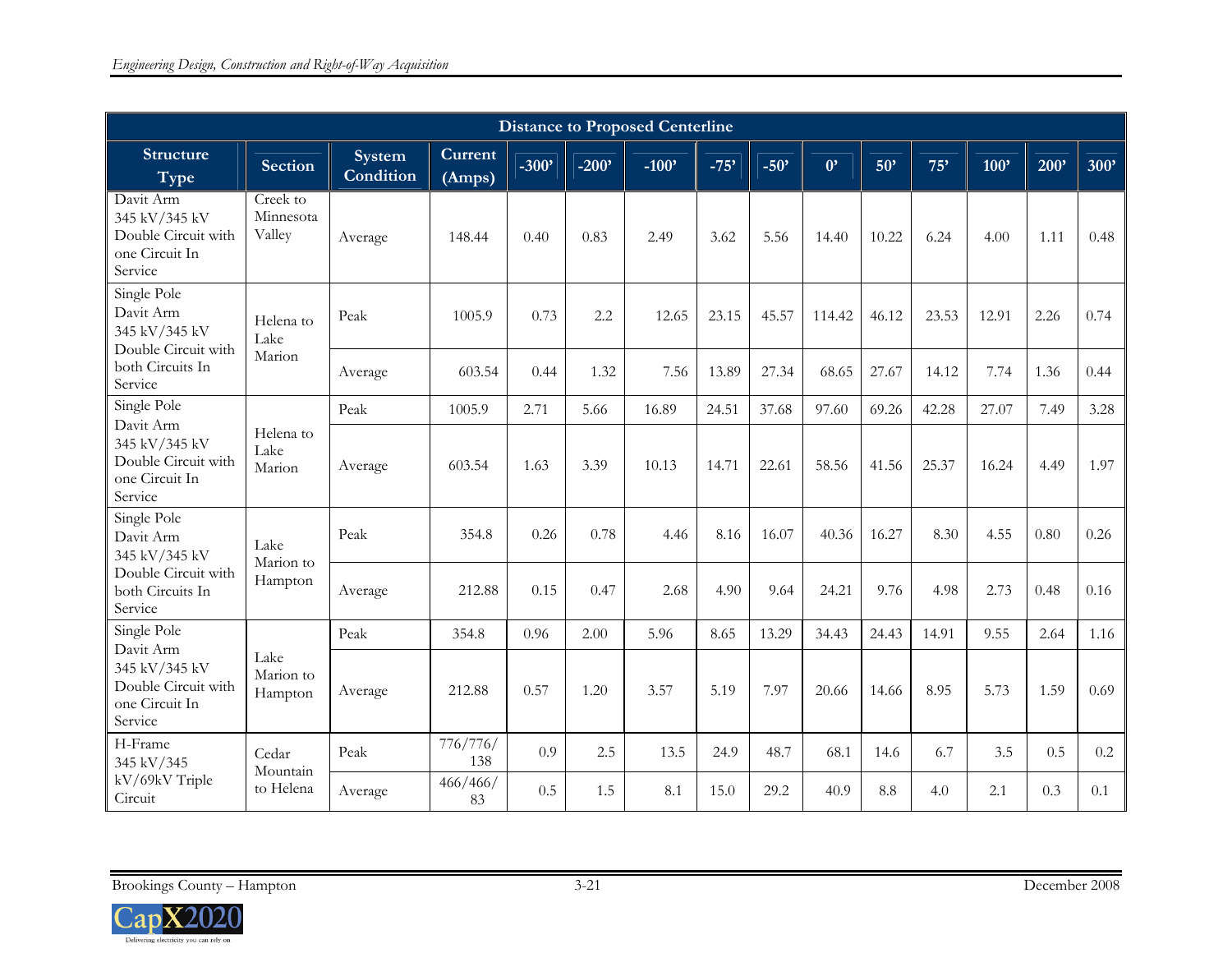|                                                 |                                  |                     |                          |         |         | <b>Distance to Proposed Centerline</b> |        |        |             |      |     |      |      |            |
|-------------------------------------------------|----------------------------------|---------------------|--------------------------|---------|---------|----------------------------------------|--------|--------|-------------|------|-----|------|------|------------|
| <b>Structure</b><br>Type                        | Section                          | System<br>Condition | <b>Current</b><br>(Amps) | $-300'$ | $-200'$ | $-100'$                                | $-75'$ | $-50'$ | $0^{\circ}$ | 50'  | 75' | 100' | 200' | <b>300</b> |
| H-Frame<br>345 kV/345                           | Lvon<br>County to                | Peak                | 841/841/<br>266          | 1.3     | 3.2     | 15.9                                   | 28.3   | 52.9   | 67.4        | 15.3 | 8.0 | 4.6  | 1.1  | 0.6        |
| kV/115kV Triple<br>Circuit                      | Cedar<br>Mountain                | Average             | 505/505/<br>160          | 0.75    | 2.0     | 9.5                                    | 17.0   | 31.8   | 40.5        | 9.2  | 4.8 | 2.7  | 0.6  | 0.3        |
|                                                 | Redwood<br>$Falls -$             | Peak                | 266                      | 0.3     | 0.6     | 2.3                                    | 3.9    | 7.7    | 33.9        | 7.4  | 3.8 | 2.3  | 0.6  | 0.3        |
| Single Pole, 115 kV<br>Single Circuit           | Franklin to<br>Cedar<br>Mountain | Average             | 150                      | 0.2     | 0.4     | 1.4                                    | 2.3    | 4.6    | 20.4        | 4.4  | 2.3 | 1.4  | 0.4  | 0.2        |
| Single Pole, 345 kV<br>345 kV Double            | Minnesota                        | Peak                | 247                      | 0.8     | 1.8     | 6.5                                    | 10.1   | 16.6   | 23.8        | 9.2  | 6.0 | 4.2  | 1.4  | 0.7        |
| Circuit with one<br>Circuit strung at 230<br>kV | Valley to<br>Hazel<br>Creek      | Average             | 148                      | 0.5     | 1.1     | 3.9                                    | 6.1    | 10.0   | 14.3        | 5.5  | 3.6 | 2.5  | 0.8  | 0.4        |

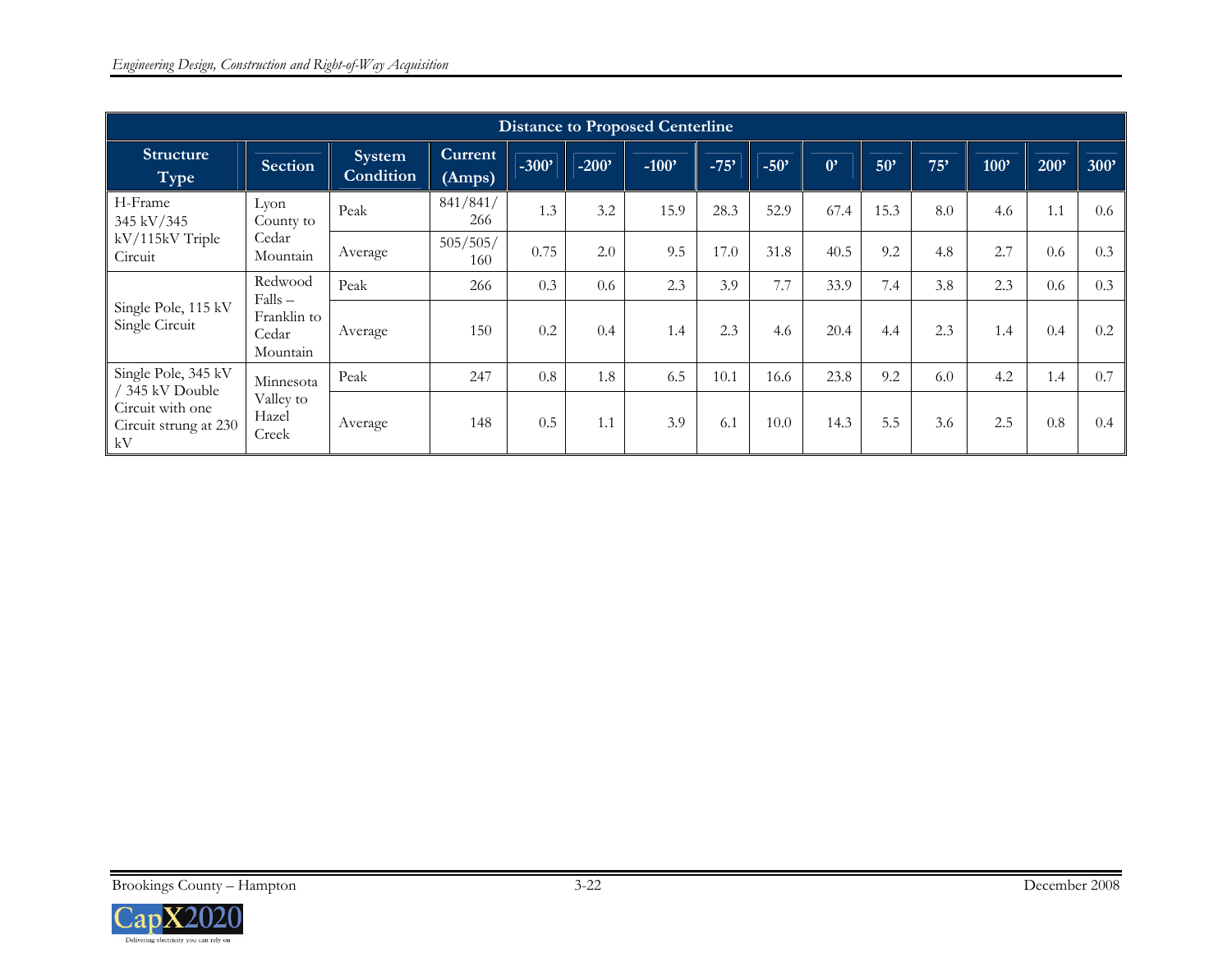# EXHIBIT B

## Calculated Magnetic Field Tables